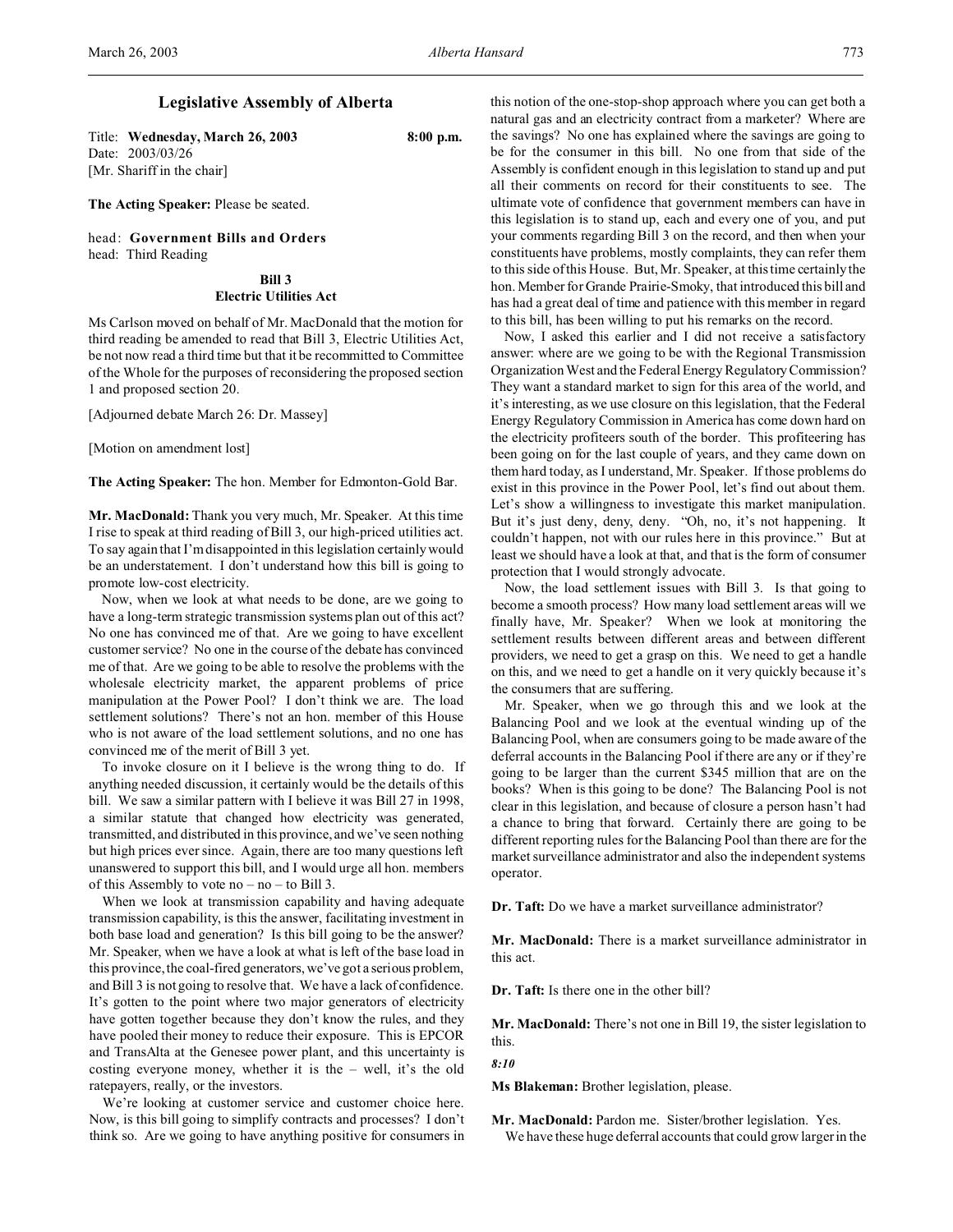Balancing Pool. For a free market system the Balancing Pool is where all the generation that could not be sold or would not be sold in the power purchase arrangements is held. To call this a free market, Mr. Speaker, is a stretch to say the least, and this is not going to improve it. How long are we going to continue to hold these power purchase arrangements? We haven't even had an opportunity to discuss the power purchase arrangements yet in this debate, and here we're making in this legislation a legislative window from which to get rid of them and get rid of them on the basis of their net value, what's left. The people that were lucky enough or smart enough to buy those original power purchase arrangements have certainly made a return on their money.

There's just so much in this legislation, Mr. Speaker, and so little time.

Now, when we talk in division 4 about municipally owned electric utilities – and sometimes we forget in this Assembly, and I've reviewed*Hansard* and I haven't encountered this yet, but I may have missed it – what does this mean for the municipally owned utilities outside the city of Edmonton and the city of Calgary, the city of Lethbridge, the city of Red Deer, and Medicine Hat? There certainly are other jurisdictions that could be affected by this. What does this mean for them, and how do they compete with all these foreign outfits that are supposedly going to come in here as far as hiring lawyers to appear as intervenors in hearings? This can be a very expensive process. How can these locally owned municipal outfits compete, and how do they protect themselves if they just want to be left alone in their part of the province to carry on providing service as they have in the past to their customers? How are they going to be affected by this?

This is a complete, entire new statute. We're going to repeal the current Electric Utilities Act, and here we go with a new piece of legislation. To think that we would invoke closure on this after the last use of closure on an electrical utilities amendment – we've seen nothing but high prices since, and to repeat that pattern to me is very disrespectful of the consumers who have footed the bill here for the last three years.

We cannot forget that the ultimate goal of electricity generation, distribution, and transmission should be to provide electricity at the lowest possible cost for consumers, not the maximum profit for the generators, and this is what this bill is all about. You can stand and disagree with me certainly if you like, and I welcome that.

Everyone in this province – and this includes the mayor of Edmonton and city council. They should not have to go cap in hand to the provincial government if they want to expand the generation capacity, let's say, even further at Genesee. They shouldn't have to do that. This bill is going to put restrictions and limits on them when it doesn't need to, because they've already paid payments in lieu of taxes into the Balancing Pool. Perhaps that money, as I said before, should go into the general revenue of this government. Edmonton and Calgary and other jurisdictions over the course of time will be making these payments in lieu of taxes. Well, they're subsidizing the other operators, and I thought this whole idea was that we would have no subsidies to business.

We have never in this bill discussed what we're going to do with the location-based credits. In my view, how can we say that we want to level the playing field for the investor-owned utilities? The municipally owned utilities have all these advantages whenever everyone is ponying up for the location-based credits, because we have not had adequate long-term planning with our transmission system in this province since someone came up with this notion of energy deregulation. As a result of that, we're trying to incent gasfired generators, and that gets to the real problem.

I would encourage all hon. members of this Assembly to go on the

EUB web site, not the altaliberals.ab.ca web site for once but the EUB web site, and pull off the Alberta electric industry's annual statistics for 2001.

Thank you.

**The Acting Speaker:** Hon. members, Standing Order 29 kicks in. Does any member have a question for the hon. Member for Edmonton-Gold Bar?

**Ms Blakeman:** I understand that the member was going through the list of disappointments that he had where he wasn't able to complete the discussion on it because of closure. Is there anything he left off the list?

**Mr. MacDonald:** Lots.

**Ms Blakeman:** Get up and tell me then.

**Mr. MacDonald:** Well, Mr. Speaker, the first thing is how we will straighten out generation capacity so that we have a system that is not relying on the expensive natural gas fired generation. There are over 4,400 megawatts of natural gas fired generation in this province, but if one were to be in the Premier's office and look out the window at the Rossdale power plant, you wouldn't see it steaming. Certainly you would see consumers steaming from high bills, but you wouldn't see the Rossdale power plant steaming and making electricity, nor would you see the Clover Bar plant anymore. The Clover Bar plant on occasion is like the Premier in question period: gets fired up over electricity deregulation, but not very often.

What we have to do is to ensure that our base load capacity increases because the base load capacity in this province has increased hardly at all since 1992. In 1992 we had 5,299 megawatts capacity, and in 2001 we had increased that by about 400 megawatts, 415 megawatts, and that has come as a result of the prudence of the Edmonton city council in allowing further construction at Genesee. We increased our coal-fired generation, but the gas-fired generation is expensive, and that seems to be where we are going. That is, to say the least, hon. Member for Edmonton-Centre, a major disappointment – a major, major disappointment – and this bill doesn't do anything in my view to correct that.

**The Acting Speaker:** There being no further questions, the chair recognizes the Member for West Yellowhead.

**Mr. Strang:** Thank you very much, Mr. Speaker. It's a pleasure tonight to stand here and speak on Bill 3. I'd just like to give the member over there a little history lesson. It was over 11 years ago when I was mayor of the town of Edson. With the mayor of the town of Hinton we were approached by a coal company wanting to develop coal-fired generation within the close proximity of their three mines. So we went to bat for them, tried to get this system set up so that they'd be able to generate electricity for their three mines and also sell the excess power back to the power grid. We tried with all our might to do that, and of course we weren't able to do it.

So with this Bill 3 I would like to tell him the future story now. We have a company just west of Edson that is looking at building a nine-megawatt power station. So what that's going to do for them is make them more competitive for the simple reason that they're going to be able to control their costs. They're going to be able to add a couple more dryers on their system so they can cure the lumber. Also, they're going to be able to burn their waste. The other thing that they're going to be able to do: they're going to be able to get carbon credits. So it's interesting to note that when you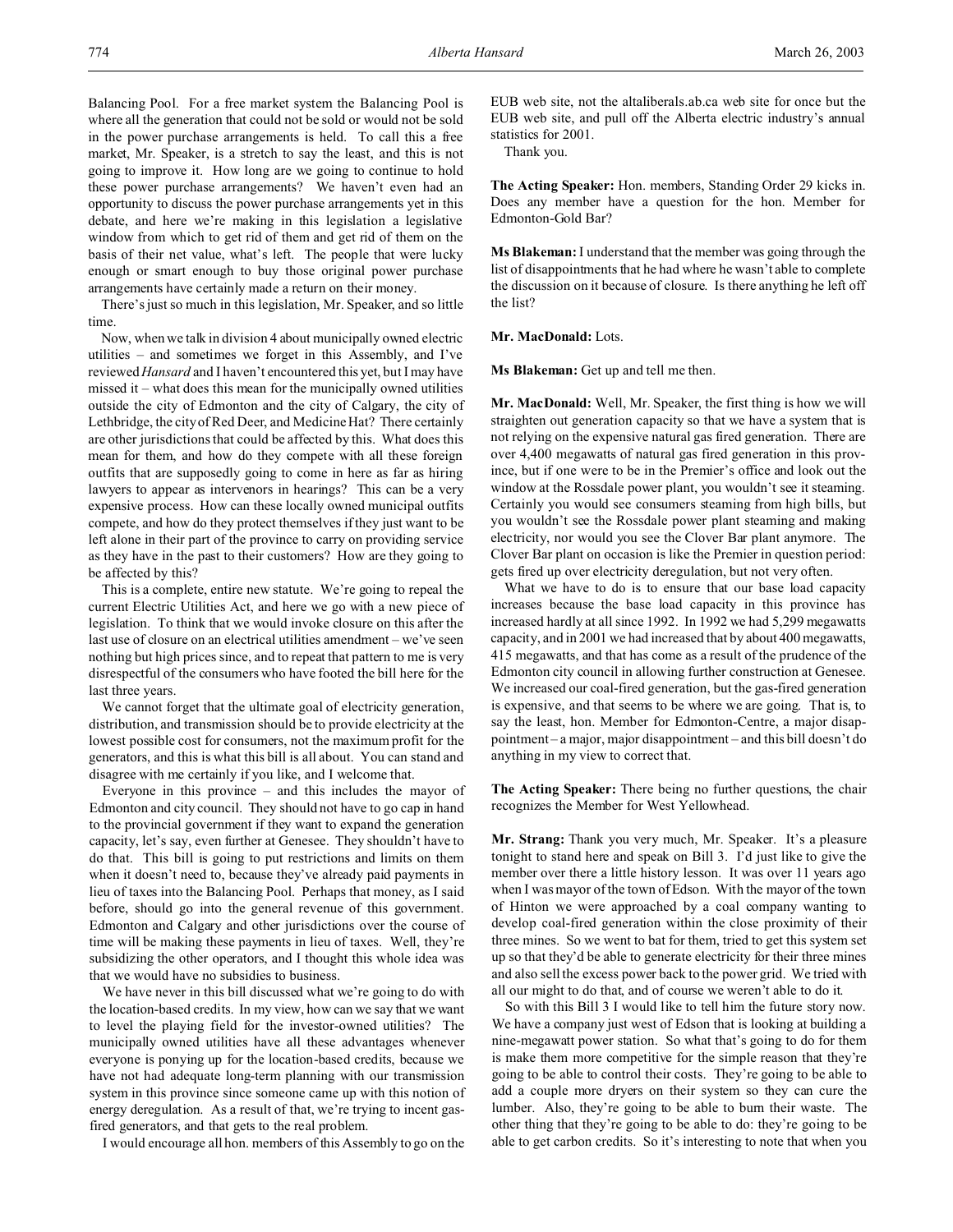give the people choice and they're able to work it out – with this nine-megawatt they might have extra power; therefore, they're going to sell it back to the grid – it's going to help the area.

## *8:20*

I guess the other thing that I want to say is that this government is looking very strongly at developing the aspect of clean-burning coal technology, and we should always realize that. This province has 300 years of known reserves now, and what they're looking at is partnering with other people in the nation and in the world to look at this clean-burning coal technology. Once they do that, then, with the aspect of our Alberta energy research technology, we'll be able to do that: work with the different companies.

We've changed quite a bit in our whole business about coal. Now we've got one company that looks after all the thermal coal in the province and even in other jurisdictions. So we have a lot of aspects where we've got alternative fuel. We're giving the companies and everything the chance now to move ahead with certainty. Under the regulated system we couldn't do this. They couldn't look at any long-term plans.

So what I'm saying is that with this type of system we're able to get out there, allow the people to build business plans, work with other people, look at trying to make things more economical in their own business. And as I'm talking about this forest company, they're selling their forests around the world, and they're getting premium price for their product, but now they'll be able to be more competitive in some of these tougher markets because they're controlling their own destiny. So, Mr. Speaker, I strongly believe in Bill 3, giving us the aspect of choice

The member opposite seems to neglect telling us about the aspect of Direct Energy. Direct Energy is already willing to go into this market, but they want to have a level playing field. Sure. With all the municipalities that have different resources in the aspect of electricity, when they're selling in their own domain, which is good, do we want to sit back now and just forget about it and let them? Now they're all across the nation. They're even in the United States. What happens when the city possibly goes broke? Who does that come back to? The next level of government; that is, the government of Alberta. We don't want to burden those type of taxes on all the people in Alberta. So what we're looking at is a level playing field. We've got another company that just bought some strips of electricity energy in the province here, so we could have four or five.

Then I guess the positive thing is that the citizens are getting choice. The other aspect that they're talking about: well, look at how high it is. Well, I guess it's that high. The only thing that could transpire before to get anything on quickly was the aspect of gasfired generation. Therefore, when the demand goes up on it, it's a commodity; it's a North American commodity. Naturally you're going to have to recover some costs.

All we had before was a very falsified economy when it came to electricity. I could go on and on about the different aspects of EEMA. I mean, that was almost criminal the way that was operated, and then you have to pay for all the stranded costs. I'd love to have a business that with generation I could do whatever I wanted, within certain realms, and then come back and say: well, I need 15 percent to cover all my costs. That would be a great business to have.

That's why I'm saying and urging everybody: we've got to go forward. Sure; everything is not going to be rosy to start with for the simple reason that there are going to be some corrections and everything else. But with competition and the understanding that the people in our ridings want to have choice, they want to be able to go ahead and buy their electricity – some companies have come to us and said that they've had 2.2 services that they sell to customers.

People want to have that choice. They want to have the understanding, and I strongly believe that Bill 3 will do this for us. Thank you very much, Mr. Speaker.

**The Acting Speaker:** Hon. members, Standing Order 29 kicks in. The hon. Member for Edmonton-Gold Bar, followed by the hon. Member for Edmonton-Highlands.

**Mr. MacDonald:** Yes. Thank you very much. My first question is to the hon. Member for West Yellowhead. How much was the price of electricity when the hon. member was mayor of Edson, and how much is the price of electricity under energy deregulation for Edson residents now that you are their representative from the district of West Yellowhead in this Assembly?

**Mr. Strang:**Well, hon. member, that's irrelevant right now. I mean, is everything the same? When you were a young whippersnapper down in eastern Canada, was gasoline only 10 cents at that time? Times change, you know. What I'm say is that people understand that. They want to have consistency. That's why people want to have Bill 3: so they know where they can buy their services, and they can go on a budget and everything and get it. That will help them there.

**The Acting Speaker:** The hon. Member for Edmonton-Highlands.

**Mr. Mason:** Thank you very much, Mr. Speaker. I'd like to ask the hon. Member for West Yellowhead why he believes that it is impossible for other people who want to add generation, whether it's cogeneration or a stand-alone plant, to participate in the electricity grid or the electricity system without deregulation? What is it about a regulated system that . . . [interjection] No, no, it's to him, hon. minister. What is it about a regulated system that prevents other players from contributing generation into the system?

**Mr. Strang:** Well, first and foremost, I mean, you of anybody shouldn't be asking that question because you knew the business when you were with the city of Edmonton. You take the aspect in the area that I was in. When I was mayor it was under TransAlta. TransAlta could say no, and you couldn't produce power for the excess power. You couldn't even produce power, so therefore it's protectionist. They had the areas, and they couldn't do it. Under the deregulation system now we're able to utilize the power and to sell it into the grid. We've got other aspects in our area where we can do that, and that's what we're looking at.

You take a look at the aspects now in Fort McMurray. What's transpiring there? There's huge cogeneration there. What's happening with TransCanada now? It used to be NOVA. NOVA has cogens too, so they're operating their own. They're allowed to drop their costs to be able to be more competitive in the world.

**The Acting Speaker:** The hon. Member for Edmonton-Gold Bar.

**Mr. MacDonald:** Thank you very much, Mr. Speaker. Again to the hon. Member for West Yellowhead: how is Bill 3 going to affect the rural electrification associations in a positive way? How is that going to help them?

**Mr. Strang:**Well, Mr. Speaker, that's a fairly broad question. What I'm saying is that people are going to have choice now. It's unregulated. They're going to be able to have more. I mentioned at least four, maybe five people that are going to be selling contracts on electricity. Then people are going to have a choice to buy them.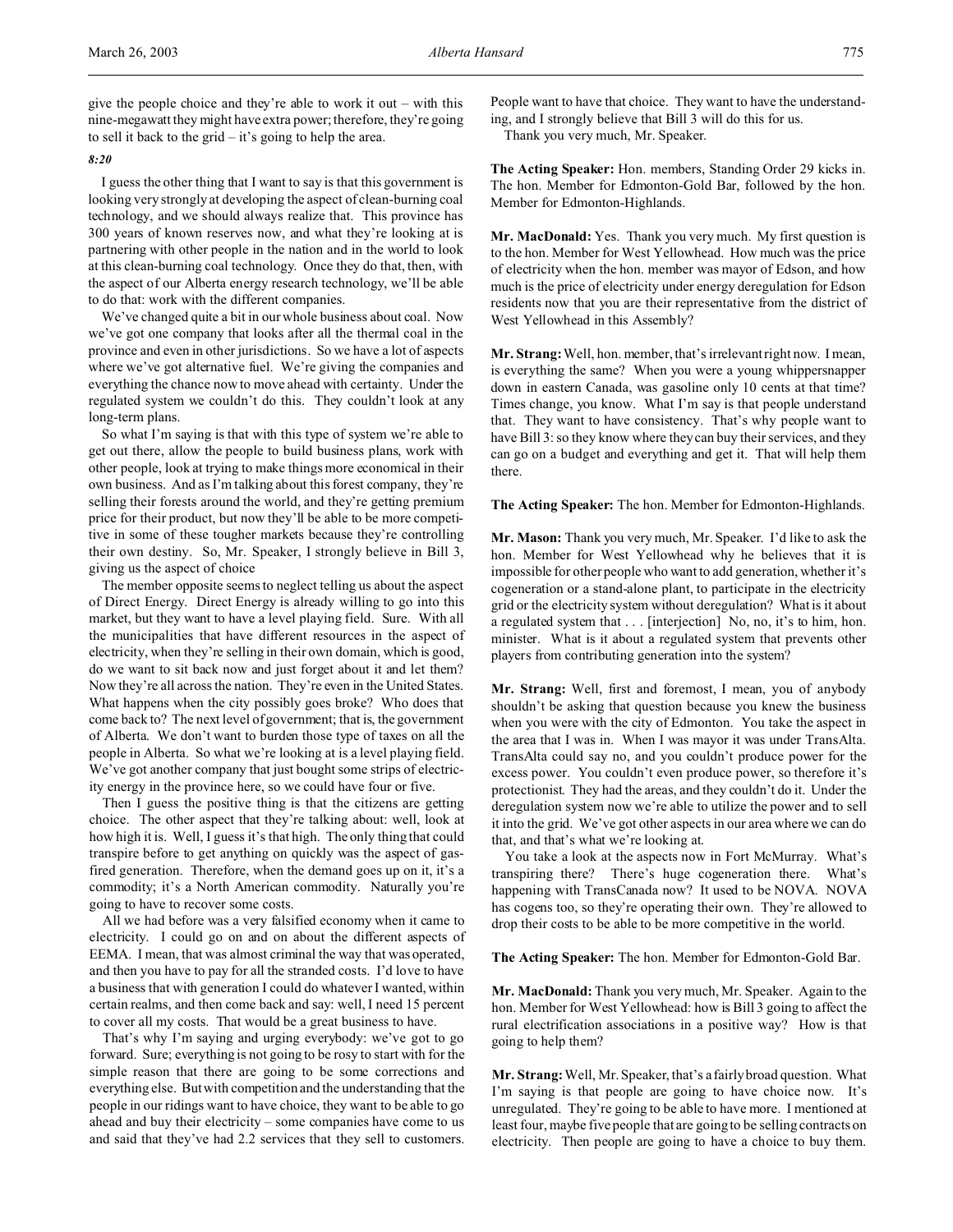They can go for the aspect of longer choices. They'll be able to get their bill, and they'll know what they're paying for, unregulated, whereas as it is now, with some companies you can see what's transpiring. They're giving free electricity. Well, what's happening? They realize that there's competition coming, so they want to be ready so that when they come in, they may have these people signed up, but these people are waiting for choice so that they can compare. I mean, do we have in our country now where you only go to one bank because they just give you the mortgage? No. You have choice. You shop around. The rates fluctuate, the same thing that's going to happen here. If you want to sign a contract for a year, well, maybe you'll get a fairly large number, but if you want to go for a longer term, it'll be shorter. So, I mean, that's the beauty people are going to have when they are able to go and deal with their electricity, so I can't see how it's not going to help.

*8:30*

**The Acting Speaker:** The hon. Member for Edmonton-Highlands.

**Mr. Mason:** Thank you very much, Mr. Speaker. Well, just a brief statement, then, on the answer previous to my question.

**An Hon. Member:** This is question time.

**Mr. Mason:** It's not question period. Perhaps . . .

**The Acting Speaker:** I regret that the five minutes allocated has run out.

The hon. Member for Edmonton-Centre.

**Ms Blakeman:** Thanks very much, Mr. Speaker. Okay; one last chance here in third reading to talk about the effect of Bill 3. You know, I keep going over the information I have. I've listened carefully to the members from the government side that have contributed to this discussion, and my compliments to the members from Grande Prairie-Smoky and from West Yellowhead for having the courage to get on their feet and defend their views and get themselves on the record. Thank you very much, and it's been very interesting hearing why you support certain things or don't support certain things, so I thank you for participating in the discussion. It's much more interesting in here when we all engage rather than just heckling one another.

One of the questions that I would have asked the Member for West Yellowhead – but I just couldn't get into the fierce competition existing here between Edmonton-Gold Bar and Edmonton-Highlands in trying to ask these questions to him. Yes, it was difficult or prohibitive under the existing regulated market to establish new generation, but that was merely a matter of changing the regulations, which this government likes to hold pretty closely in its hot little hand and behind closed doors. So this was not that difficult to facilitate. It did not require the wholesale deregulation of the electrical industry and all of the problems that have come along with it.

So I appreciate what the Member for West Yellowhead has brought forward as a point of argument, but I would say to him that we did not need – this is now the third bill that we've had for electrical deregulation and the second one that has had closure used to come into existence in this province. Perhaps if we're going to get a discussion from another member, they could discuss with us why the government chose to deregulate the whole system instead of adjusting a few regulations that would have allowed new power generation to come on-line. When I looked through all of the articles I got off-line – did you know that there's a magazine called *Electricity Today* with lots of information in it about what's happened? The things you learn. This electrical deregulation hasn't really worked anywhere except for Great Britain, where they have a 10-year run-up to it.

**Dr. Taft:** It didn't really work. It's debatable.

**Ms Blakeman:** And my colleague is going to get up and debate back against me here that it wasn't entirely successful there either. But they had a much longer run-up to it, and I think that alleviated some of the problems that we experienced here in Alberta, where we had stability and certainty and low cost in our marketplace, and then when the government started to discuss all of this in the mid-90s and then towards the end of that decade, it caused instability because nobody was quite sure what the heck was going to happen or when or how. As a result, nobody got into building new power plants. So then we had a shortage of supply, which caused the voluntary blackouts that people did, the rolling brownouts that were described as a squirrel by the then minister of energy.

You know, when I looked at some of the other places, California, as we know – my goodness, they're up on charges now for ripping off the public and collusion and setting the prices and all kinds of things that went on there. In Auckland they had a blackout in downtown for five weeks. I can't imagine that, but that's what they had to deal with as a result of deregulation there. In the midwestern U.S., Indiana, they had a number of outages and a great amount of instability there.

I've already talked about what happened here, and you know the government tried really hard at the time to say that, no, no, this wasn't a result of the decisions that the government was making or rather not making, just sort of talking out loud about how all of this was going to be deregulated. But it did cause instability because nobody quite knew what was going to happen, and that went on for a period of about three years, I think. So I'm still looking for the really good, solid examples of where electrical deregulation has worked. I like to learn from other people's successes and hopefully learn by their mistakes as well. I'm still looking for really prime examples of success here, and I'm not finding them.

One of the other issues that was raised a number of times – and I've raised it and was not satisfied with the answer that I got from the minister – was around promotion of conservation. Now, the minister took that to mean: was the government getting involved in promoting green power and purchasing green power and the deals that they've made to purchase green power and all of that sort of thing? But really what I was looking for was around convincing citizens to use less – to conserve, in other words – because as part of Kyoto, as part of our responsibility as individuals on this planet I think it behooves us to try not to use any more nonrenewable resources than we can help. So I was looking for a clear commitment to that as part of this bill. If the government was going to go forward with it, then I was looking for this as a hand-in-glove move. Obviously, based on what I got from the minister, there's not much interest being expressed by the minister in doing things to encourage citizens to conserve and to use less power.

Now, the other issue that I raised with the minister – and I got an answer, but when I went back and looked at the *Hansard*, it wasn't spelled out as clearly as I thought it was, so I'll put it on the record again – was the request that the regulations that are going to come out of this act be published well in advance. Put them on the web site, for example, so that everyone can get access to them, and I mean everyone. I think the citizens of Alberta would be quite interested in this and be able to have a look at it and converse with their MLA and ask them what it means and have a good debate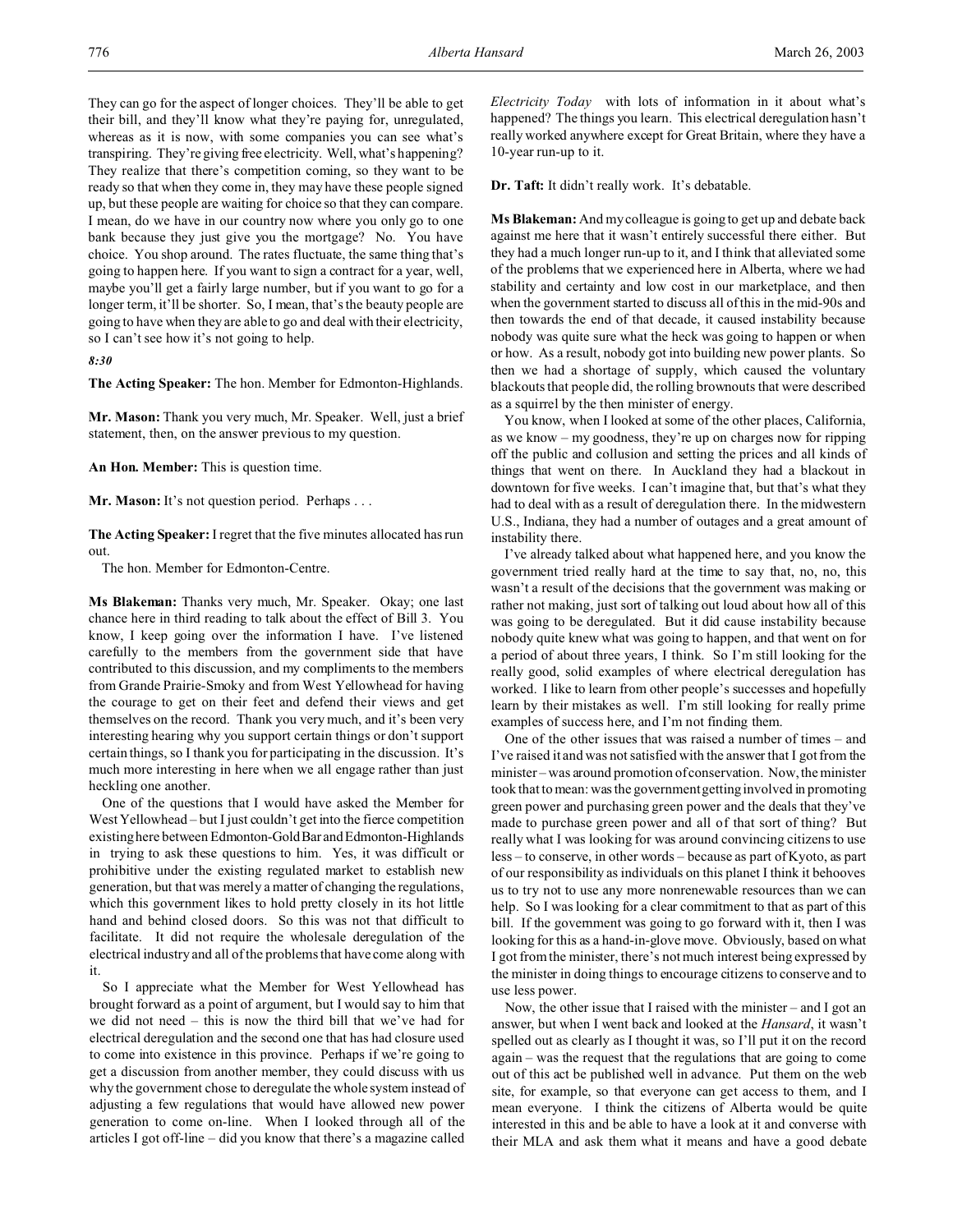around those regulations. In fact, the minister didn't clearly state that he would make those available. He just talked about stakeholder consultation, and I think it needs to be more than that, especially considering this government's proclivity to passing enabling legislation and leaving all the detail to be done by regulations, which of course are done behind closed doors, which of course are done without consultation, which of course are done without *Hansard* recordings and no way for the citizens of Alberta to know what their MLA said about it. So I'm really hoping that someday soon I'll be able to stop saying stuff like that and that the government will actually do something to alleviate it. I'm getting good-natured chuckling from the other side, so I guess I'm not anticipating that anytime soon.

The government members talk a lot about choice, but I don't know where this choice is supposed to come from, because we've only got a couple of companies that are delivering electricity. There seems to be this great hope, this steadfast belief, this wish. It's kind of like Santa: if I just believe, then he will come down that chimney. But, you know, when you get past about six, he doesn't come down that chimney anymore. He's stuck in the chimney.

## *8:40*

I made a joke before about the Zen of electricity and if the government deregulates and there's no more competition, did it work? Well, no. It hasn't so far. There's a lot of talk about: "Direct Energy is going to come into the marketplace. That's going to be our new competition. That's going to really add." But we're not remembering here that ATCO is leaving. We're losing one provider and we're getting a provider, so we're exactly where we were before all of this happened. We have no more new people in this marketplace than we did before, except one of them is a multinational, which should be pretty interesting in itself. So this whole question about choice I refute.

It continues to be an issue with me that the risk is being passed on to the consumer here. The last time I talked about this, people went: "Oh, well, sign a long-term contract then. That takes all the risk out of it." Well, no, it doesn't. That puts even more of the risk squarely on the shoulders of the consumer. The consumer gets to take the risk one of two ways. Here's the big choice. You can ride it out on the spot market pricing if you've got a thousand dollars to sit in a bank account to pay your bill. One month it could be \$300 or \$400 and the next month it could be \$700, depending on what price the electricity was bought at and they're going to charge you for that month. So if you can afford to kind of float up and down with that and leave that money in there and constantly refresh it, okay, ride the spot market.

If you can't and you need a steady fixed price, then you're going to have to go with the long-term contract to get that kind of certainty in your life, and – guess what? – it's people with less income, those that don't have an extra thousand bucks to put in a bank account, that are going to have to be in a position of looking at those longterm contracts. They will pay a premium for that certainty because they don't have enough money to ride the spot market. So all of the risk is being taken by the consumer here and transferred to the consumer. None of it is being taken by these large companies anymore.

I had also talked about the Rossdale plant – and others have referred to it – and my concerns about the decommissioning and the reclamation costs and things. I think what's really concerning me is that there are still a number of issues that could be raised and discussed if we were able to not have the closure that was brought in. We did do the closure jig here in this bill.

What I'd like to do is, on behalf of my colleague from Edmonton-

Glengarry, move this amendment. I'll send it over to the table now and give everyone a minute or two to have a look at it, and then I can speak a bit more to it. So I'll just pause briefly.

**The Acting Speaker:** Okay. You may proceed now.

**Ms Blakeman:** Thank you. This amendment would be amendment something or another. I'm not sure which one.

# **The Acting Speaker:** Just proceed.

**Ms Blakeman:** Okay. We'll find that out later. It is moving that the motion for third reading be amended by deleting all the words after "that" and substituting the following:

Bill 3, Electric Utilities Act, be not now read a third time because it is the Assembly's view that the bill will leave consumers vulnerable to spikes in electricity prices.

So just in speaking briefly to this reasoned amendment, I had started by talking about the closure jig which this government is very fond of dancing. I think it's their favourite dance tune these days. This issue about leaving the customer, the consumer, the citizen vulnerable has not been addressed to my satisfaction. My hope is that by introducing this amendment, it will generate some more discussion. We have managed to engage the Member for West Yellowhead, which I was very excited to see. We've had some engagement from the Member for Grande Prairie-Smoky in the past, and I'm looking forward to his contributions. So I'm hoping that we might engage some of the other government members and encourage them to get up and get on the record and talk about why they think this bill will not – or perhaps they agree with me that it does leave consumers vulnerable to these spikes in electricity prices.

Now it's back to what I was saying just before I introduced it, and that is the issue around riding out the short term or signing a longer term contract. Now, I know that I'm coming near to the end of my time and I know that some of my colleagues will want to speak to this, but I think it's important that we look at the risk that's being transferred to the consumer and how we can create stability for the consumer. The discussion of choice that I've heard from the government members has not satisfied me that this is going to end up in lower prices and a better deal for people in Alberta. As a matter of fact, all I've seen in the entire time I've dealt with electrical deregulation, which has been going on since I got elected, is more instability, more uncertainty, and much higher prices, and that is causing, I know, a lot of citizens a great deal of grief.

Thank you very much.

**The Acting Speaker:** Hon. members, under Standing Order 29 any questions or comments? Hon. Member for Edmonton-Riverview, are you rising to ask a question or make a comment?

**Dr. Taft:** No. I would like to debate the amendment.

**The Acting Speaker:** With there being none, the chair recognizes the Member for Edmonton-Highlands. I had indicated that I would be recognizing you next.

**Mr. Mason:** Thank you. Mr. Speaker, I would like to speak to third reading rather than to this amendment.

**The Acting Speaker:** The hon. Member for Edmonton-Riverview.

**Dr. Taft:** Thanks, Mr. Speaker. I will be speaking in favour of this amendment. I think it's pretty obvious that it makes a valid point; it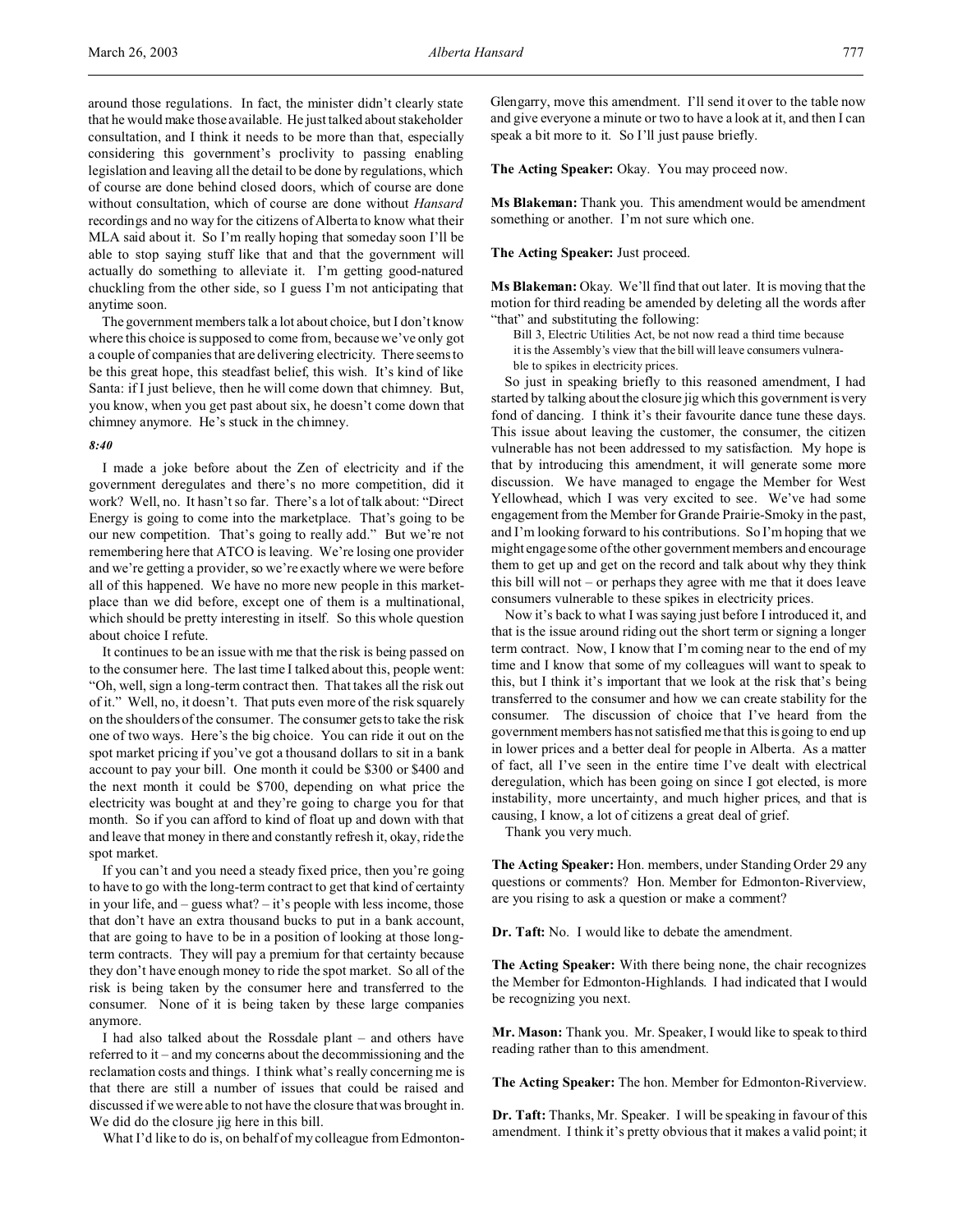raises a very valid concern. I think it's a sign that the government is in real denial when they vote against . . .

# **Ms Blakeman:** That big river, huh?

**Dr. Taft:** In de Nile, de West Nile virus. No. They're in denial about the effects of Bill 3, and they're dreaming. The Germans have a saying about dreams. They say: a slice of ham is better than a fat pig in a dream. What we're being presented with in Bill 3, I think, is the image of this big, juicy, fat pig, but it's in a dream. All Albertans really want is a slice of ham or a slice of the electricity system that they used to have, stable prices in hand.

Now, in thinking through what the effects of Bill 3 will be without this amendment, I go back to the promises that were made by this government in a brochure printed in 1999. I think it's worth reading here some of the things the government was claiming then. I'm quoting from the brochure.

Albertans will soon have the same opportunities in the province's newly deregulated electric industry. Retailers will begin offering their packages by mid-2000 for services that will be available to you as of January 1, 2001. You will be able to choose the electricity retailer that offers you the best combination of price, service and features suitable for your particular needs.

That promise was made four years ago. It was to have come true nearly three years ago, Mr. Speaker, and it turned out to be a dream. Indeed, it turned out to be a nightmare.

What else was the government claiming the effects of electricity deregulation would be then? Well, they asked, "What about prices?" They go on to say:

No one can say for sure what electricity prices will be in the future with or without competition . . .

You notice that already in 1999 the government was backing off its claims that prices were going to go down. It goes on to say:

. . . just as no one can guarantee what will happen to interest rates or the stock market . . . Over the long-term, prices are forecast to be lower than they would have been under a regulated system.

That was a forecast made four years ago, and the reality is that the prices in fact are far higher than they were at the time, and there are no real signs of them coming down. The dream has turned to a nightmare, and we're not going to be getting out of this nightmare anytime soon.

One of the things that consumers are exposed to as a result of Bill 3 is spikes in electricity prices, and we're seeing that now. I haven't got my computer with me, but we could go on-line to the web site, and we could have looked at the pricing today. I just have in front of me by chance the price from a day a few weeks ago, and actually the prices spiked that day up to \$134.86 a megawatt hour. That's very high. That's five times higher than they were before deregulation. Another day, March 2, 2003, they spiked up as high as \$241.53.

## *8:50*

**An Hon. Member:** How low did they go?

**Dr. Taft:** How low did they go? Let's see. One of the members asked: how low did they go? They went to \$49.03, which is still far higher than the peak price was under regulation.

#### **Mr. Knight:** One cent yesterday.

**Dr. Taft:** That's wonderful. One cent for how many hours in the day?

**An Hon. Member:** I don't know.

**Dr. Taft:** Yeah, well, you don't know.

What we have brought into the system through electricity deregulation and what we're continuing with Bill 3 is the most volatile product that is publicly traded on any market in the world. It is not uncommon on a daily basis for the price of electricity to fluctuate a thousand percent, and that is absurd. It's an enormous risk to expose consumers to, especially small consumers who don't have a reasonable capacity for dealing with that, and it's a risk that just simply did not exist under the regulated system.

I can tell you that the rest of the country looks at Alberta's electricity deregulation experiment as a failure, a complete and abysmal failure. We could have revised the old regulated system without throwing it completely out. We could have made some of the laudable changes that people here have suggested under the regulated system simply by adjusting the regulations. Instead, we threw the baby out with the bathwater, and we're left with a mess.

What are the risks of economic spikes? Well, there are direct risks that this amendment is intended to alleviate: direct risks of enormous financial costs; direct risk of rotating shutdowns, which we have seen in this province on a voluntary basis. Two winters ago we saw a number of major consumers being asked by the system operator to go off-line because the system was so close to collapsing.

Certainly other jurisdictions who have experimented with deregulation have had major problems as well when the price spikes. My colleague from Edmonton-Centre referred to price spikes in the U.S. Midwest when they deregulated, and the price of power went up as high as \$7,000 U.S. a megawatt hour. Major steel companies, for example, shut down their foundries. They couldn't afford to operate. There were bankruptcies because of the price spikes. We were talking in this caucus recently with the head of a major steel corporation, and his company clearly isn't interested in coming to Alberta because of what he very rightly described as the failed, badly done deregulation of electricity in Alberta. So those are the direct effects of spikes.

The indirect effects should not be lost, though, too. For there have been times – and this is a matter of historical fact in this province – when because of price spikes companies that generate power to produce a particular product have stopped production of that product and simply mothballed their main plant and made more money by selling electricity at the extremely high price than they would have in producing their product. An example of this is fertilizer plants in this province who have at times shut down fertilizer production because they happen to have their own electricity generation, and they make more money by selling that power onto the grid than by producing fertilizer. Well, there's a huge economic cost to that. First of all, the people who work producing fertilizer are out of work. Secondly, the supply of fertilizer shrinks, so that drives up costs for farmers.

So there are indirect costs, Mr. Speaker, to price spikes in electricity, and all of those are intended to be addressed through this amendment, which I can see the government members are very interested in and I expect are probably going to support.

## **An Hon. Member:** He's dreaming.

**Dr. Taft:** Well, maybe I'm dreaming there. I think I am, but it's too bad. It's too bad because we are digging this hole deeper and deeper and deeper, and I'm quite sincere in believing that the future economic prosperity of this province is being seriously eroded because of the disaster with our electricity deregulation.

With those comments, Mr. Speaker, I welcome follow-up and debate. Thank you.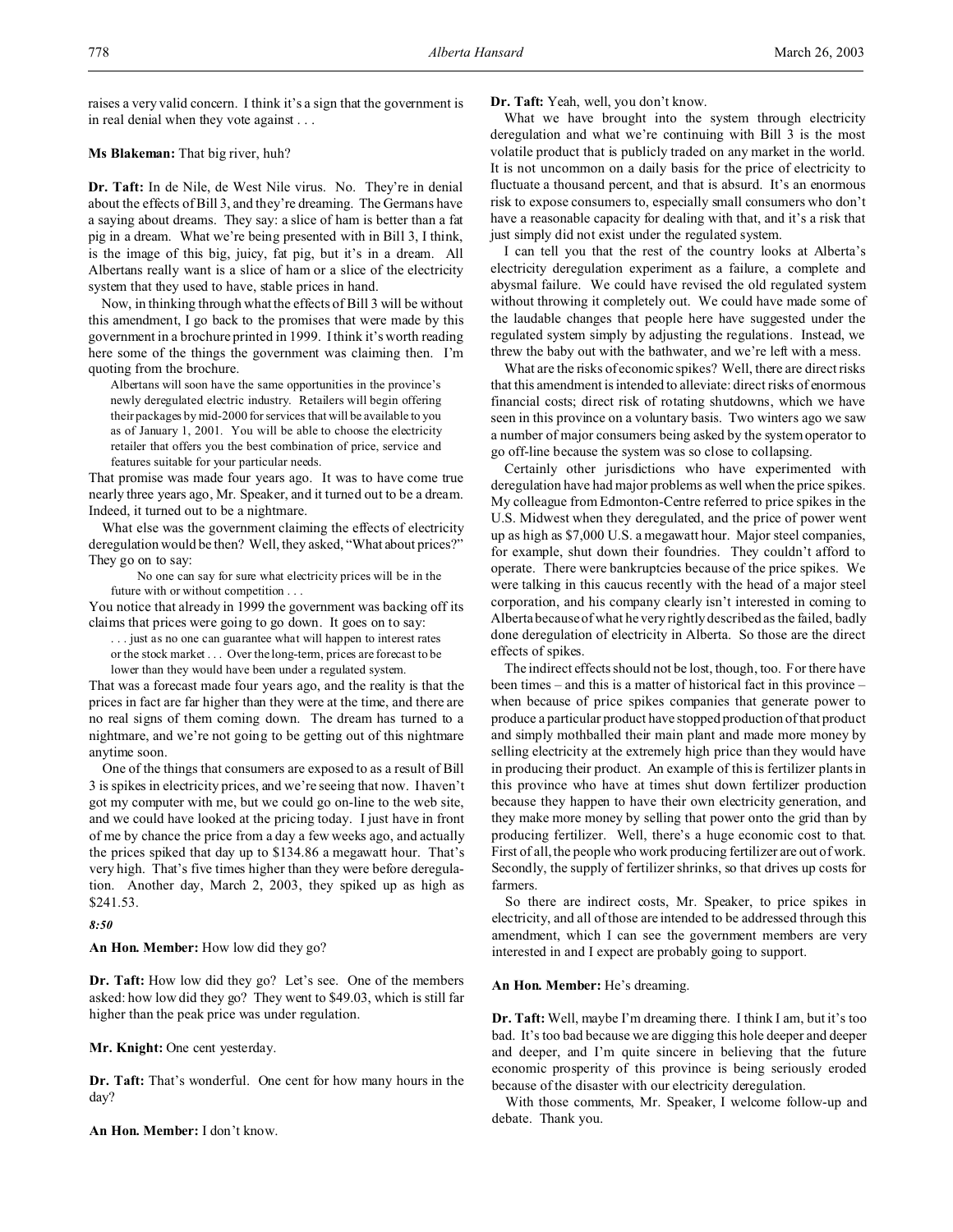**The Acting Speaker:** Standing Order 29. The hon. Member for West Yellowhead.

**Mr. Strang:** Thank you very much, Mr. Speaker. I'd like to question the Member for Edmonton-Riverview. Could he relate why the energy prices went up so high in 2001? I think he should tell the whole truth. Can he maybe explain what TransAlta was doing at Lake Wabamun at the start of 2000?

**Dr. Taft:** I will be delighted to, but not right now. I am open to debate in committee. I was here many times in committee.

**Mr. Strang:** Well, Mr. Speaker, I guess the thing that I have a hard time to understand and realize is that when somebody can talk across the way and tell – well, I can't use that word – no truth at all for the simple reason that what they're saying is that, you know, nobody wants to move to Alberta, well, I'm telling you that there are a lot of people who moved here. There have been three or four times the size of Red Deer move here. What happened in Ontario? They didn't have the strength to stay with the deregulated system, and what happened? Then they had to set a price. So what happened in Ontario? There's going to be no generation there. What's happening now in Nova Scotia? They're looking right now at trying to build a grid system into the United States, but they can't because the United States doesn't want to build it up here.

So, I mean, how can you stand there and say that this type of system that we've got isn't a fair and upright system, because, number one, everything is open. They can invest, they can sell their commodity, and they know that they're going to be able to make a bit of a profit.

**Dr. Taft:** Okay. Thank you. I'd be happy . . . [interjections] First of all, I take issue with the Member for West Yellowhead putting words in my mouth by saying that I said that people were not moving here. That is simply untrue, and he should retract it.

Secondly, the reason the power prices soared in the year 2000- 2001 was primarily because the screwups in deregulation for the five or six preceding years completely – completely – pre-empted all construction of additional power plants. So there was a shortage of supply induced by the incompetence of this government. Any other questions?

*9:00*

**The Acting Speaker:** The hon. Member for Edmonton-Highlands.

**Mr. Mason:** Thank you very much, Mr. Speaker. My question is to the hon. Member for Edmonton-Riverview. Didn't that feel good?

**An Hon. Member:** Oh, he probably won't answer that one either.

**Mr. Mason:** He doesn't need to.

**The Acting Speaker:** Okay. There being no question, is there anybody else who wishes to speak on the amendment? You want to speak on the amendment?

**Mr. MacDonald:** Please. On the amendment.

**The Acting Speaker:** The hon. Member for Edmonton-Gold Bar.

**Mr. MacDonald:** Thank you very much, Mr. Speaker. Certainly, we have to ensure that consumers have no further economic grief from price spikes of electricity in this province. Now, whenever we look at the bill and the fact that we're going to have a monthly price, the same as we have for natural gas, the whole idea behind this is to drive people into the expensive three- and five-year contracts. We have the monthly price, which is going to be set by the Power Pool. We all know that there are a lot of problems with the Power Pool because of the way the price is set. Now, the lowest offer received for the last unit of generation required to meet demand sets the pool price. This is not a free market, and if coal-fired generation, which is much cheaper, is going to be set into that price, set into the pool at that time, and natural gas at 11 cents or 12 cents sets the price, then all producers are going to pick up that money. How does that benefit consumers? How is this going to benefit consumers in the future? That's why I would encourage all members to support this amendment. We cannot any longer leave consumers vulnerable to spikes in electricity prices in this province.

Has there been price manipulation in this province? Certainly, it has been recognized in the past at the Power Pool. This system is not, to say the least, perfect. Now, when we look at where we are with the supply and the demand of electricity in this province and we look at the Alberta power market as it is, as it's been set up under deregulation, it is highly concentrated and it's short of capacity. Sure, there is this notion going around that, yes, since energy deregulation we've created all this capacity, but it's high-end capacity. It's like building a lot of apartment buildings for housing, but the rents are \$2,000 a month. We're not having sound public policy if we designed all housing at that price, because there are only a few people who can afford it. We have to be very, very careful here.

The hon. member across the way talked about the many citizens moving to this province, but there are also businesses contemplating moving out of this province. The reason why they're contemplating moving out of this province is because of the high cost of energy. [interjection] The high cost of energy, yes. Certainly, some of the oldest established companies in southern Alberta are talking of going to Manitoba. Now, when they look at their power bills, they're going to go and look elsewhere. Electricity is a cost of business. Electricity certainly is a cost of business in this province.

If the hon. members across the way get excited about the failure of their energy deregulation policy and get nervous, I can certainly see why. There have been a lot of spectacular public policy failures in the history of this province, but this is the granddaddy of them all, and to support this amendment would be prudent. It would be like taking a slow, calm breath and realizing the mistake that has been made. One of the things that this government used to do and that the voters were so fond of was admitting a mistake. The government, whenever they saw an error in their policy, were quite willing to admit it, but with this electricity deregulation, Mr. Speaker, it's one thing after another. It's high bills getting higher, and still they will not admit that this has been a spectacular failure.

How is Bill 3 going to reduce the price spikes? We have price spikes every day at the Power Pool: in the morning at peak demand and in the evening at supper hour, at peak demand. Now, Mr. Speaker, I don't have today's actual forecast from the Power Pool, but I believe that another hon. member has. I don't know if it would be as bad as March 2, because certainly there were significant spikes on that day. It went up and down and up and down. Where has it spiked since January? In January at the start of the month we had about 4-cent electricity.

Now, I see in the *Edmonton Journal*, that great newspaper, which is as old as the province – excuse me; it's older than the province. We look in that every day to check the power price. The only idea that this government took from this side of the Assembly in regard to trying to fix this problem is that since this government made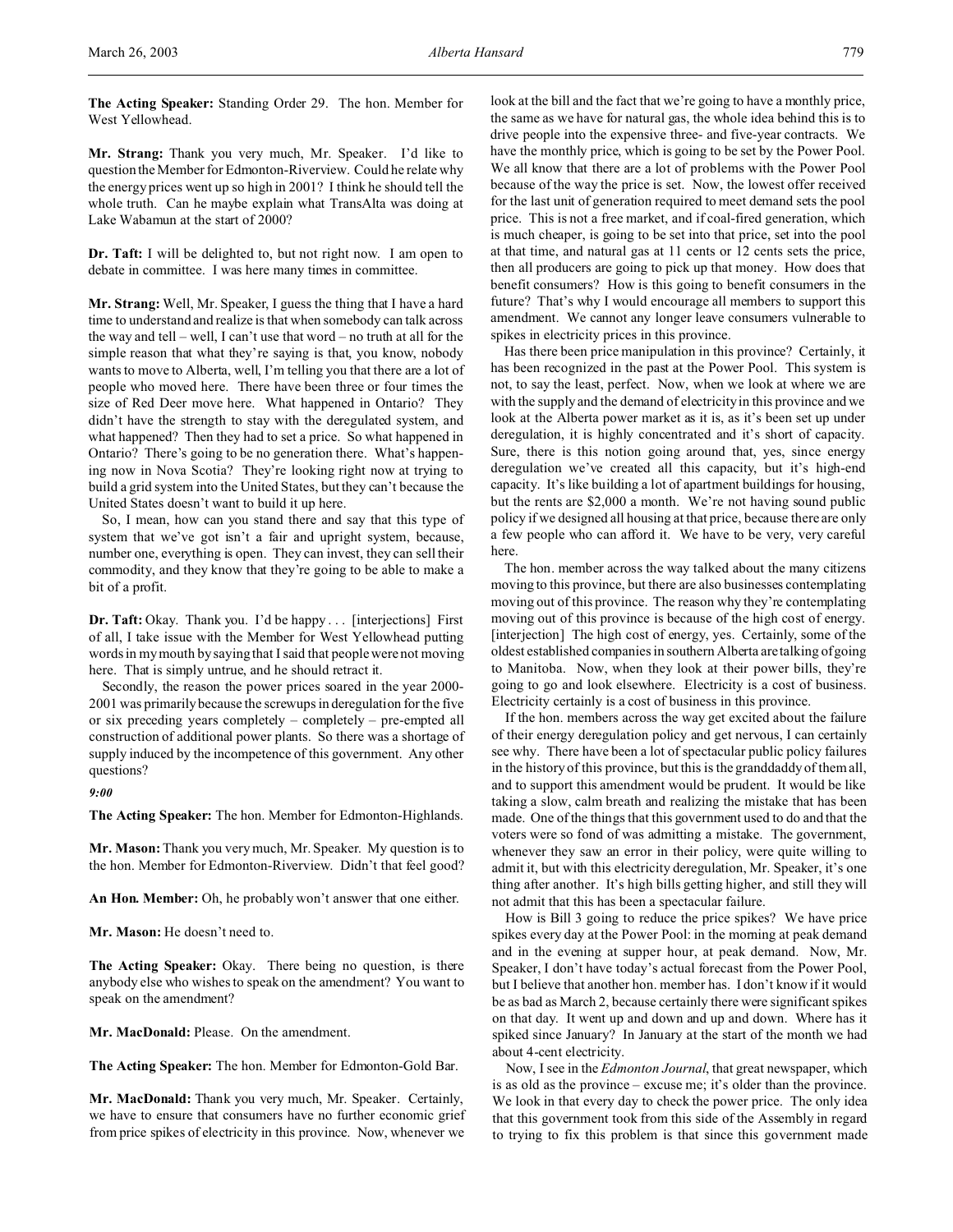Prices have almost tripled since January, and one of the reasons why they have tripled is because of these links that we have to the Pacific Northwest. Now, I'm sure there are members in here who are going to say: "Oh, no. That's not true." But the Power Pool's own web site indicates whenever there is a disturbance on the Pacific Northwest grid. For instance, California was short 1,700 megawatts. What happened in Alberta? The price went up. There are hon. members in this Assembly that are going to say: "Oh, no. Our price spikes had nothing to do with California." But you bet they did, because whenever we were exporting power from this province, whenever there was a lack of hydro capacity in the Pacific Northwest and other reasons, whenever prices were high there and we were wheeling power out of here, our own domestic prices were high. This bill is not going to prevent those price spikes from ever happening again.

Unless we go back to the low-cost power plan suggested by the Alberta Liberals, unfortunately Alberta consumers are going to have to learn to live with these price spikes, and I'm disappointed in that. Not only seniors trying to live independently in their own homes on fixed incomes but businesses are going to be affected. Big business and small business are going to be affected by that.

### *9:10*

In conclusion, Mr. Speaker, if the hon. members across the way don't think that high prices for electricity are going to scare away businesses, I would remind them of the last quarterly update from the hon. Minister of Finance. In that quarterly update I saw where with the high cost of registration for commercial vehicles, whenever we put the taxes and that up in this province – and those are taxes – commercial operators took their business elsewhere, and small businesses will do the same with electricity. If we are going to force the municipally owned utilities in Bill 3 to call charges on the bill taxes, then I would suggest to this government that when they table their budget on April 8, they also call all the little user fees and levies on this and levies on that taxes. If you're going to force the municipally owned utilities to lay out all their charges and call them taxes, then I would suggest to you that if you really believe what you're preaching in this about having a level playing field, when we introduce the budget, then you call a tax a tax. If it's good enough for the municipally owned utilities, surely it's good enough for this government.

Thank you.

### **The Acting Speaker:** Standing Order 29.

There being no questions, does anybody else wish to speak on the amendment?

[Motion on amendment lost]

**The Acting Speaker:** The hon. Member for Edmonton-Highlands.

**Mr. Mason:** Thank you very much, Mr. Speaker. Well, it's a pleasure to rise at third reading on Bill 3 and my last kick at the cat. The hon. Member for Edmonton-Riverview talked about feeling as if he was in a dream, and you know, I can relate to that, although I think it's a little bit more like being in a Salvador Dali painting. You know, it's a surreal experience. It's a bit like being trapped in the twilight zone.

Here's the situation. This government, since it introduced deregulation a number of years ago, has been wrong on virtually every prediction about what would happen. As the hon. Member for Edmonton-Riverview has pointed out, they were completely wrong about when eventually we would finally get around to consumer choice. They were wrong about what the prices would be, very wrong, so far wrong that it's incredible. It's scary, Mr. Speaker, how wrong they were. They were wrong about the prices that would be achieved in the auctions that took place of the power that was being produced by depreciated plants. They were wrong about how many people would bid and the total value, and they were wrong about many other things in respect to this thing. It has produced price increases for small power consumers that are almost breathtaking, and it has produced a reaction in this province among traditional Tory supporters and others that I've never seen in this province. Certainly, it has not been just traditional New Democrats or Liberals that have expressed their anger about this government.

You know, you didn't even see this during Bill 11. You didn't even see this. I know the hon. Member for Edmonton-Gold Bar said that to me the other day. He said that even during Bill 11 you didn't see the kind of anger that's out there. What is it, then, about the government having been so wrong for so long on this issue that makes them forge ahead? What is it about this government with the anger and the loss of support from traditional voters that makes this government forge ahead? [interjection] The composition of this House, I'll remind the hon. Deputy Premier, was set over two years ago. A lot can change in six weeks in politics, let alone two years, and there are two more years to go. So don't be too smug and comfortable in your 74 seats, because I'll predict right now that if the government passes this bill, there will be less than 74 Tories in the next Assembly, and I will be willing to bet a coffee on that.

So part of this surreal feeling that I have, Mr. Speaker, is that the government knows that people are angry. We have their own backbenchers getting up and asking very, very pointed questions of the government. Not just on this issue, I might add, but particularly on this issue we have had very strong and pointed questions from private members on the government side directed towards the Minister of Energy. It is clear that the caucus of the government is far from united on this question. Nevertheless, the government can use its power to force government members to vote for this bill even though it is most likely going to cost some of those hon. members their seats at the next election.

So that adds to the feeling of surrealness around this bill, that the government, notwithstanding its failures, notwithstanding the fact that this process is costing them popular support, is hell-bent on going even farther down the road than they've already gone instead of doing the rational thing and turning around and reconsidering the whole matter. I predict that the passage of this bill in third reading and its proclamation after that will mark a turning point in the 30 year-plus history of the Conservative government of this province because I believe this is the number one issue on voters' minds across the province, even people who have been traditional Tory supporters for many, many, many years.

I know that the hon. Deputy Premier is encouraging us to sort of get out from under the dome and meet people. In fact, I've been doing that, Mr. Speaker, on this very question. I've had a number of meetings not in traditional NDP areas, not in antigovernment areas but right in government areas. I've been having meetings and, you know, getting pretty good turnouts. Sometimes you get really good turnouts and sometimes more modest ones, but the people that are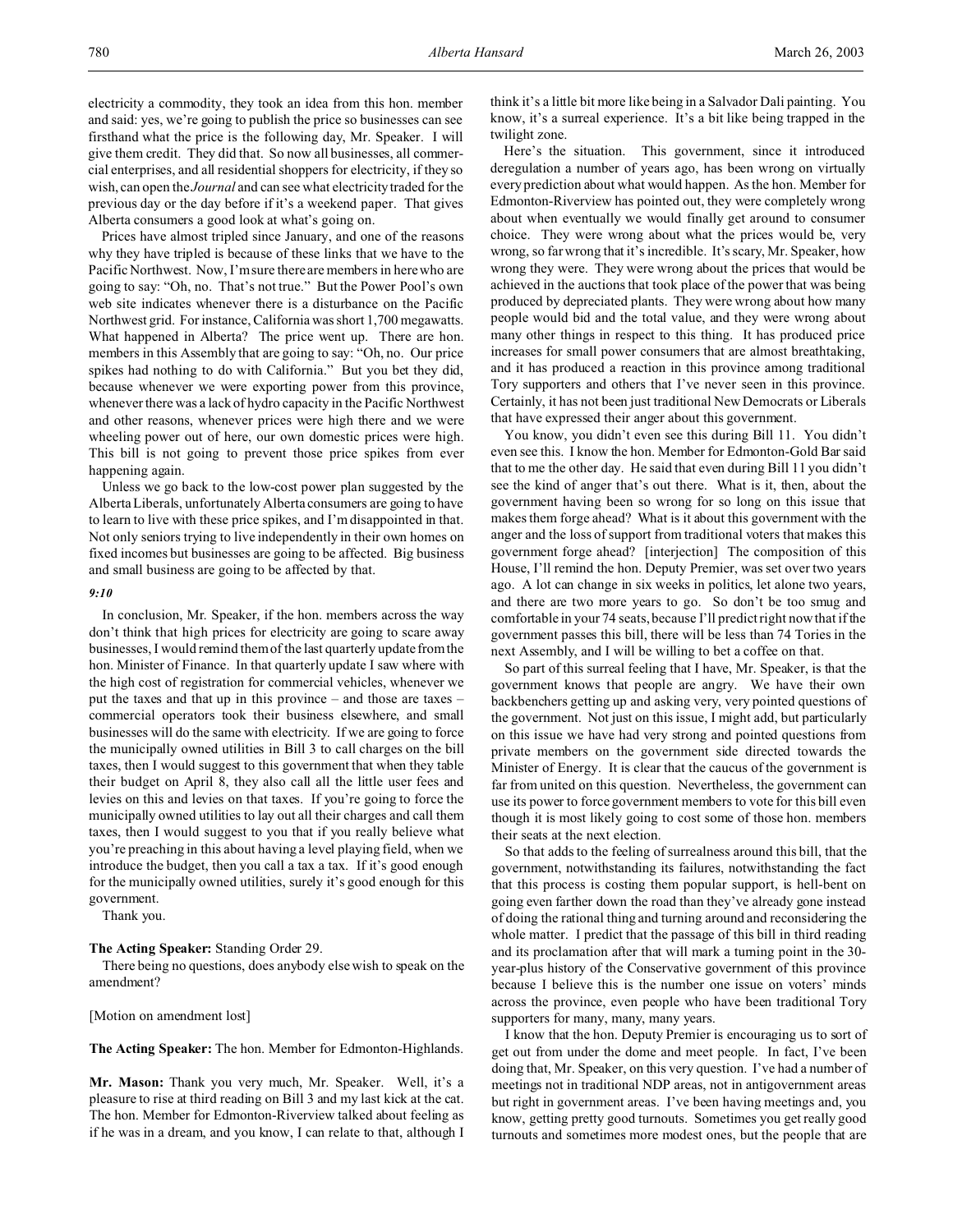coming forward are farmers primarily and small businesspeople. They're not trade unionists; they're not lawyers. They're farmers, and they're small businesspeople, and they're people that are even involved in the energy industry themselves. That's how they make their living, and they are extremely concerned about the problems that we have had in this province with electricity prices.

They know two things. They know that it comes from deregulation. They don't know why necessarily. They don't understand all the complexities. Although I've met some very smart and very wellinformed people, particularly people in REAs, and some businesspeople that know way more about the electrical industry and about electrical deregulation than they ever wanted to know. They've been forced to become experts themselves in order to understand this system. So you've got an electorate, Mr. Speaker, that is well informed in many cases, and if they are not quite that well informed, they know two things, as I said. They know that the high prices come from deregulation, and they know that they're not going to get any assistance from the government unless it's election time. Those are the two things the people of Alberta know very clearly.

#### *9:20*

I will leave that with members to think about, perhaps dream about tonight, and go on to the question of whether or not additional retailers are going to add competition that will bring down prices. That's the question.

Now, the hon. Member for Edmonton-Centre has succinctly and I think quite brilliantly put her finger on the source of one of the government's mistakes, and that is that when Direct Energy and other retailers come into the market, they're in fact in some cases replacing existing retailers. You know, three minus one plus one is still three. It's a zero-sum game, Mr. Speaker. This also applies to gas, and what I can't understand is how people think that if you add a bunch of retailers selling the same gas and buying it at the same price, somehow this is going to translate into a whole bunch of competition that's going to bring down prices.

It brings me to the electricity thing, which is a little more complicated than gas. With gas it's simple. You can have as many retailers as you want, but if they buy their gas at a fixed market price, they all are in the same market. You're basically going to be paying the market price for that gas plus the markup and the added inefficiencies of having multiple small retailers of the natural gas.

Now, with electricity, Mr. Speaker, it's a little more complicated because you have the ability to add generation. This is important. The thing that determines the ultimate price has nothing to do with how many retailers you have. It has to do with the balance between the supply of electricity and the demand or the consumption of the electricity. So the only way to bring down prices in electricity is to add additional generation so that there's a greater amount of generation relative to the demand for the electricity. Then the price that the retailers get it at will come down, and they could, if there was indeed true competition, pass on some savings.

So the key to lower electricity prices is not competition, Mr. Speaker. It is additional generation, which brings me to the problems that we have had in this province about generation going back to the 1990s. It's clear that between the time the government signaled its intention to move in the direction of electricity deregulation – I think the Minister of Finance was then the Energy minister, and that goes back to the middle to late '90s – we actually passed through I think three others, so a total of four ministers of Energy, before we come to Bill 3.

There was an extended period of time when everybody in the marketplace, including the investors, knew that deregulation was coming, but the government did not have a final answer, and in fact many of the preliminary ideas, as we saw from the pamphlet referred to by Edmonton-Riverview, were off base and were wrong. So what actually happened at that point is that they decided not to invest in new generation.

I might add that when EPCOR, of which I was never a board member, built Genesee l, which came after 2, because they had a funny way of numbering them, the government agencies had initially said that they could build it and that demand was required. Once they built the thing, then the government wouldn't let them put it into the rate base. So what happened – and this is normal in the electrical industry – is that the city had to continue to borrow money in order to pay itself for the cost of that. When they did finally put it into the rate base over the objections of TransAlta and Calgary politicians, then of course the cost to the rate base included not just the cost of building the thing in the first place but also all the borrowing that had to be done in order to support the plant because the government refused to allow Edmonton Power at that time, later EPCOR, to put it into the rate base.

These actions on the part of the government created an atmosphere, a climate, where people weren't prepared to invest in new generation, so there was a large period of time when new generation didn't come on-line. The government would have you believe that that was because there's something inherently wrong with a regulated system. Nothing could be further from the truth. As long as the government provides a stable environment and a regulated rate of return for investors, they will in fact invest and always have invested in new generation in this province.

So the government created a shortage of electricity, which created a situation where we were having brownouts, the threat of blackouts, and huge price increases even before deregulation was finally implemented. This was entirely the fault of the Tory government, Mr. Speaker, and had nothing whatsoever to do with the regulated system that was in place. The regulated system is in place in most other provinces, in most parts of the United States, and in fact they are building power plants just fine. But a place like California or a place like Alberta that incompetently implements deregulation will run into trouble. You'll have problems with generation, and you'll have problems with supply.

So I want to just say that in terms of politics, if I were somebody who was just a crass politician who didn't really care about the people of this province and all I wanted to do was ensure that I'd have a better shot at winning more seats in the next election - I mean, having two seats in this place isn't that easy – I would say, "Go ahead and pass the bill," because we would like to increase our representation in this Assembly, and if you pass this bill, I guarantee you that we will. But I will say, Mr. Speaker, that I'm not that kind of person, and I really think that we should put the interests of the people first, even though it may result in a rebound of Tory popularity in the province. I don't know. But I think we should be doing the right thing for the people.

Thank you, Mr. Speaker.

**The Acting Speaker:** Hon. members, Standing Order 29. The Minister of Finance.

**Mrs. Nelson:** Thank you, Mr. Speaker. He made a comment, and I'm quite surprised that with his link to Edmonton Power and now EPCOR – I'm wondering if he is not aware that as a Calgary MLA and as the Minister of Energy at the time it was I that actually took Genesee 1 into rate base. I can't believe you're not aware of that.

**The Acting Speaker:** The hon. Member for Edmonton-Highlands.